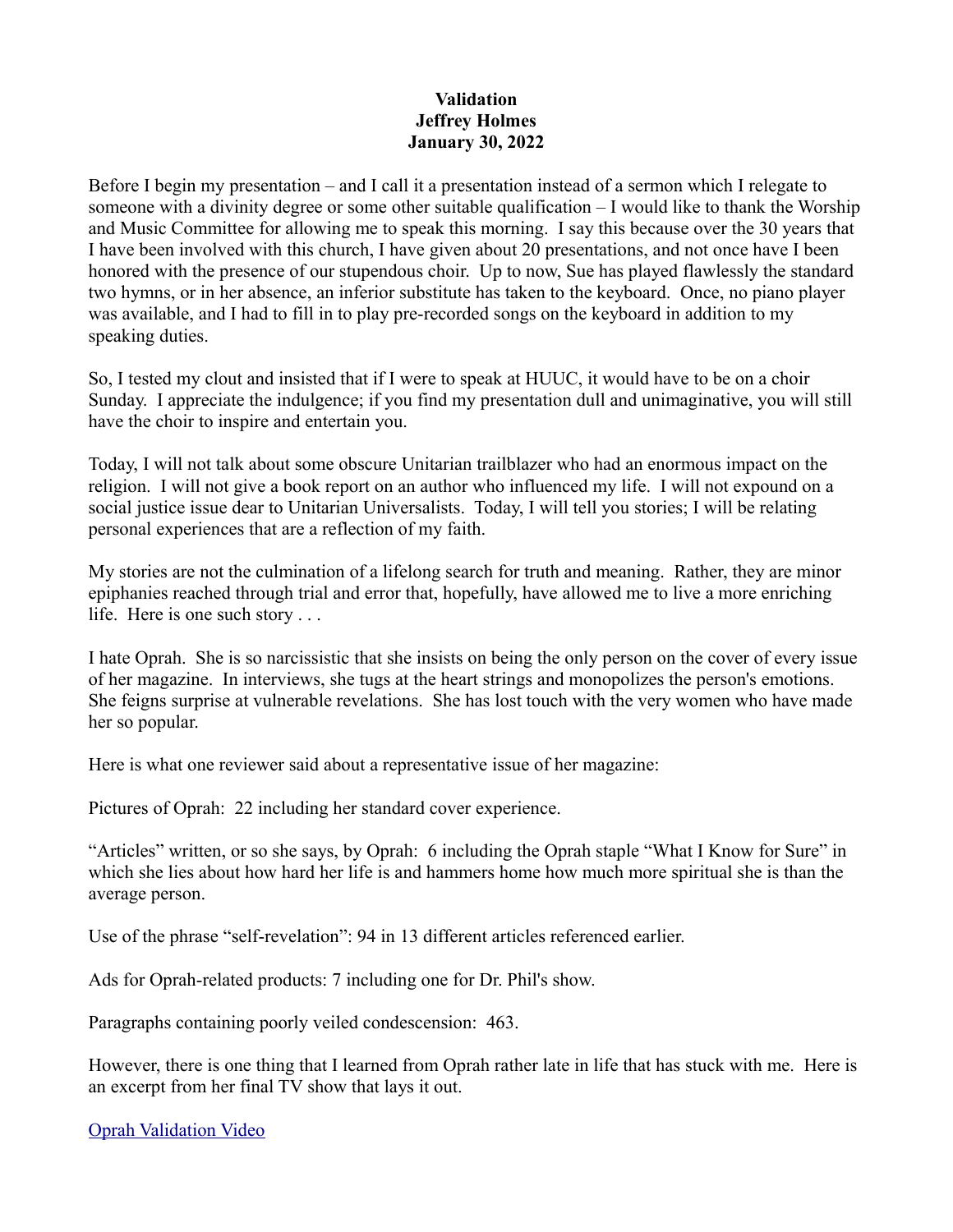Validation can be as simple as a wave, nod, or hello. When I engage in conversation with someone, I make a special effort to nod, not in agreement necessarily, but to acknowledge that I am listening to what that person has to say.

Carolyn and I lived in Connecticut for 5 years in the mid-80's. During our time there, we had to adjust to some regional differences. A purse was called a pocketbook, people brandished umbrellas during snow storms, pop was soda, yard sales were tag sales, a liquor store was a package store, or "the packy" for short. These anomalies were easy to integrate into our everyday lives. However, one difference which I noticed immediately was more difficult to accept.

In Michigan, when you pass a stranger on the sidewalk, there is usually some acknowledgment of the other's existence. A quick nod, a simple hello, a short wave of the hand. In Connecticut, people passed by without any human interaction. You were met with arid stares somewhere beyond your physical body. And this was before the advent of cell phones.

Validation is most important when communicating with your spouse or significant other. From time to time, my wife will expound on her hard day, an intended or unintended slight by another person, the pain in her knees, back, or shoulder. My immediate response used to be to offer solutions which was usually met by an icy stare of "are you listening to me, dummy?" I have since learned that the best validation of her distress is "That sucks!"

For those of you who are introverts, you may find it difficult to validate other people, especially strangers. Let me offer you some tips that I have picked up intuitively. First of all, wear this badge in public (hold up badge). It says "I talk to strangers." I discovered this idea from a newspaper article about a young women who had recently moved from the United States to England and did not know anyone there. In order to make new friends, her therapist gave her the badge to wear. Sometimes, the badge itself is a conversation starter. However, if you find people put off by the badge or hesitant to speak, you can start the conversation by asking a random, innocuous question about their country.

So, the young woman was standing on a railway deck and asked the man next to her, "Excuse me sir, I am new here, so could you tell me, who is the Queen of England?" The man replied, "Queen Victoria."

Validation can take many forms. One such expression is what I call "Hit and Run" validation. It works especially well with strangers. You notice something you find appealing about the person, usually their appearance, offer a brief but heartfelt comment, and move on before they know who or what hit them. It is one thing to anticipate praise for something that you know is already worthy of it; it is even more satisfying to receive validation from a complete stranger for what you view as normal or mundane.

A couple of weeks ago, while grocery shopping at Meijer, I pushed my cart past a boy of about 12 years of age and his mother. He was crouched down to examine a potential purchase of a food item, and all I could see was the top of his head with this shocking crop of yellow hair. As I passed, I said, "Love the hair". (Always use love not like, it has more impact.) The mom smiled, the boy replied "Thank you", and we all basked in our mutual validation of the other as I turned the corner at the end of the aisle.

At a local restaurant, as my wife and I are seated at our booth, I notice a girl and her grandmother having lunch. I make a brief comment about the joy of having lunch with grandma, remembering the times when my daughter enjoyed a butterscotch sundae with with me at the Occidental Cafe in the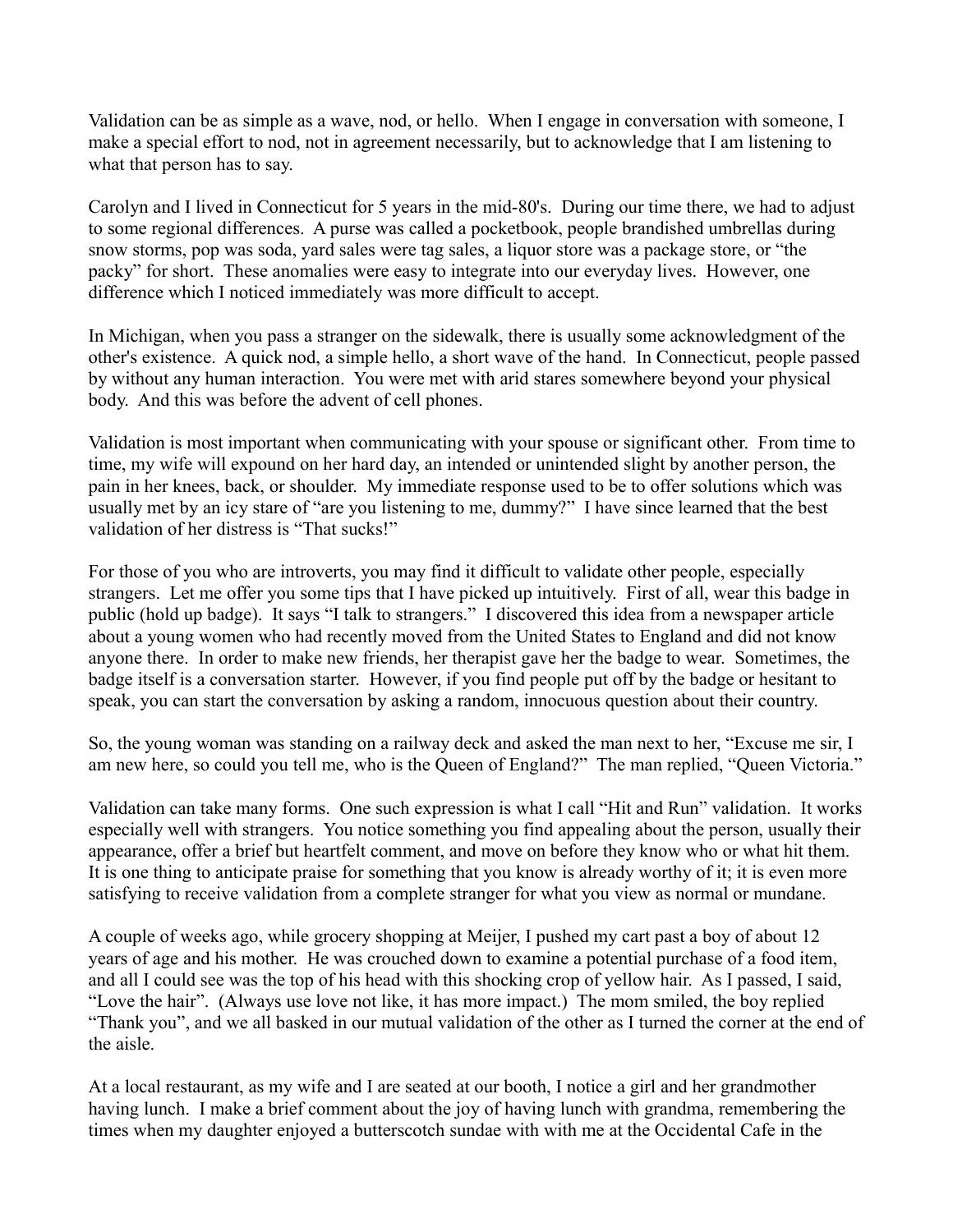downtown Muskegon Mall. As they left, the grandmother turned toward us and wished us a Merry Christmas. One validation effort is countered by another which forms the basis of human connection.

As a matter of fact, I was surprised at some the reactions to my interactions. At first, I thought that people would be annoyed at my feeble attempts to validate someone's existence. However, more than once, I have had people reply, "No one has ever told me that before." Are people really starved that much for acceptance without judgment?

Sometimes it is easier to compliment strangers than friends or relatives. With strangers, you have no preconceived notions about them; your relationship has not been colored with differences in lifestyle or ideology.

I do not believe in false admiration. Like may father used to say, "If you don't have anything good to say about someone, don't say anything at all."

There is a dark side to validation. Social media is filled with people who are constantly seeking validation from friends and relatives on an almost daily basis. Validation is served and received best in moderation.

In addition to validating others, I found it just as important to self validate. About a month ago, I fulfilled one of my retirement goals and signed up for a gentle yoga class. I wasn't sure if I would like it, but I soon discovered that in addition to the physical benefits of the sessions, I started tuning into the mental aspects of it as well. At the beginning and end of each hour, the instructor usually reads a poem that concentrates on self-awareness. At the beginning you mentally scan your body to determine which areas may need attention. At the end, you express gratitude toward your body for providing it for all of the things required to live: breath, nourishment and digestion, awareness of your surroundings. Here is an excerpt from an untitled poem by Katja Perez:

I am committed to give thanks to my body that has carried me to this day I am committing to affirming the health I do have knowing it will help my life in every single way!

Don't underestimate money as a valid and honorable method of validation. During my career as a financial analyst, I once had a supervisor who thanked his subordinates at every turn for even the most mundane tasks. A co-worker even mentioned to him at a staff meeting why he was being thanked for carrying out tasks that was expected of him as part of his normal job duties for which he received a salary. The supervisor's abundance of gratitude eventually became less effective and almost meaningless as an intrinsic reward.

At my next place of employment, I did some self-analysis of what really motivated me at work. I soon discovered that since I was a few years away from retirement and would soon be on a reduced income, I wanted to maximize my savings in any way possible. So, I put a tip jar on my desk and invited people to put money in it instead of thanking me for a job well done. On the jar, I used a labeler to affix the phrase, "A thank you is good for the ear, but a dollar is better for the stomach." It's a quote from the movie "Kim" based on the novel of the same name by Rudyard Kipling.

Whenever someone offered a "thank you", I replied with "Tip jar is on the table." A few co-workers understood my intent and put a dollar in at regular intervals. One colleague put in a twenty as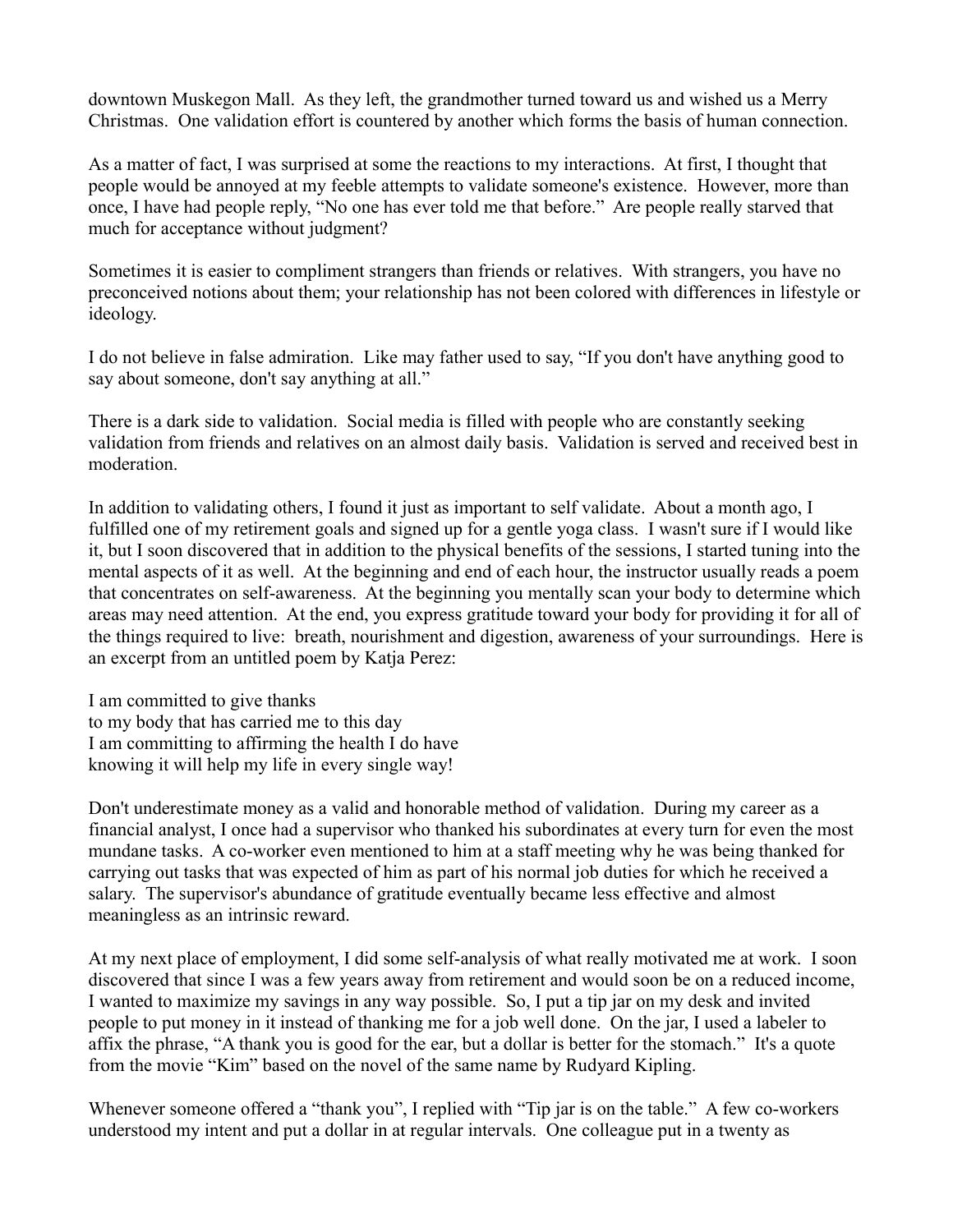prepayment for future thank yous. And others thought of it as a joke and put in change. On retirement day, I had amassed less than \$100. In any event, I theorized that if I had a nickel for every "thank you" from my previous supervisor, I could have retired a few years earlier.

Quite often I had fantasized about writing thank you notes to colleagues that had gone above and beyond the call of duty to provide good service, especially ones who had saved me a lot of extra work. I regret that I never followed through on that fantasy.

My neighbor, Penny, recently fell from a ladder and broke her leg in multiple places the day before she was to start a new job. She was to be confined to a Lazy Boy for 6 to 8 weeks with not enough money to cover her household expenses during that time. A friend posted an appeal on Facebook for money to tide her over until she recovered. I suggested to Carolyn that we provide a generous monetary gift to validate her appeal.

Carolyn was hesitant to send a check in the mail with a card and risk embarrassing Penny and making her feel obligated to return the favor in some way. She instead devised this scheme to put cash in an envelope with the card but without a return address, wait for the mail to arrive, then sneak across the street and put the card in Penny's mailbox. Carolyn either missed witnessing the mail delivery or was scared that Penny would catch her committing mail fraud. We finally mailed the card at our local post office figuring it would minimize travel from the post office directly to her house. Delivery was confirmed a few days later with a post on Facebook from Penny thanking everyone for their support.

A few weeks ago, I went to my local salon for a haircut. I asked the stylist about her holiday and family. She mentioned that one child was at school in person, while the other was learning virtually, not because of Covid, but due to a series of lesser illnesses that was keeping her home. She talked about how she was juggling the responsibilities of work and home while tending to her child's needs. I replied, "It sounds like you're a good mother." Is she a good mother? I don't know. Has anyone ever told her that she was a good mother? Probably not. Did I ease her burden? Maybe. Did I need to conduct further inquiry about her motherhood status before offering such a validation? I did not feel the need.

Today, I have told you stories where I have tried to illuminate how we can live our UU principles through small, but effective, concrete actions. In the process, you have learned some things about me that you may not have known previously. In doing so, I have opened myself up to validation or criticism. I have let myself become vulnerable in what I hope to be a safe place.

Over the last several years, the Worship and Music Committee has done a phenomenal job of finding and inviting high-quality speakers every Sunday who have informed, inspired, and entertained us. However, in my 30 plus years in association with this church, I have made a few close friends, but for most of you, I know very little. We catch glimpses of one another at joys and concerns or in conversation after the service.

The Worship and Music Committee is always looking for people to give a presentation at a Sunday service. The most interesting ones are when people reveal something unbeknownst to me. Therefore, I am anxious to learn more about you, to open your world just a little bit to the rest of us, to offer your unique perspective on our religion.

If you are concerned about how long such a presentation needs to be, I suggest 5 pages minimum single spaced, 12 point Times New Roman font on 8 x 11 paper with one inch margins. You will easily fulfill